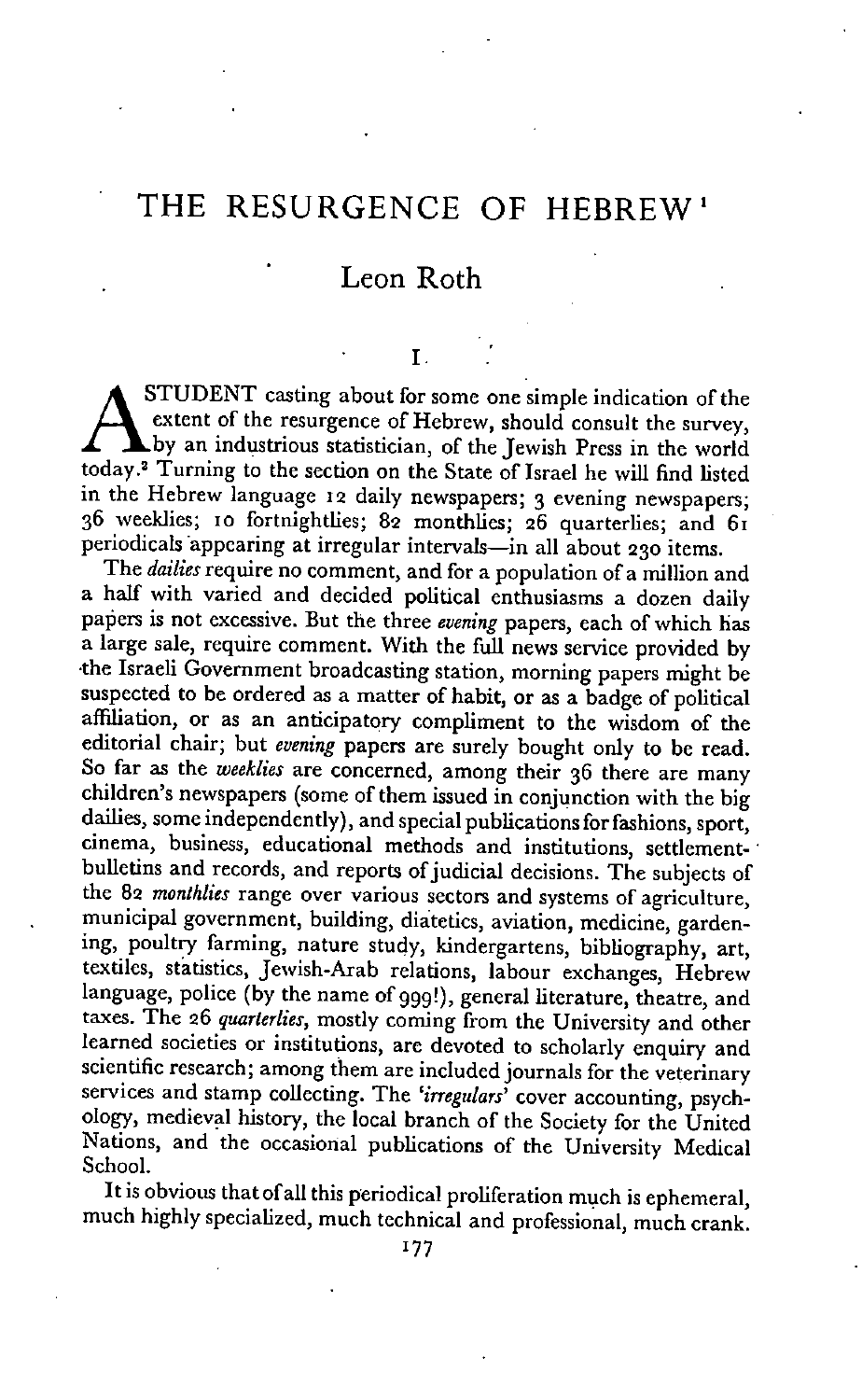## LEON ROTH

But even so, presumably there are people who read it (if only the printers), even somebody (if only the publisher) who bears the cost. We may suppose that societies and organizations, with or without government or party support, account for much of it—the viticulturalists, the bio-chemists, the poultry farmers, the co-operatives, the cinema owners, the business groups, the philologists, the archaeologists, even the philosophers. It is ccrtainly true that many of the independent *literary* journals at least (as in most countries) have a hard struggle to survive. But all this does not affect the vital point: the language is palpitatingly alive; and it is used over the whole range of modern interest from Art and Aviation to Zoology and Zymotics. This seeming miracle requires accounting for.

## II

Some conventional explanations must be corrected first.

As the eponymous hero of modern Hebrew, recent tradition has fixed on the figure of Eliezer ben Yehudah, the author of a vast dictionary of the Hebrew of all the ages, only recently completed from the notes he left at his death. The legend is that one morning he announced to his wife that he had decided to speak only Hebrew; and it was this piece of vivid obstinacy, to which he adhered for the rest of his life, which (we are told) proved the beginning of a general linguistic snowball.

The story is pleasing but it should be taken symbolically only, with the meaning that whereas *before* Ben Yehudah some Jews *could* speak Hebrew, *after* Ben Yehudah they *did.* For the truth is that Hebrew has a long and continuous history behind it; and a glance at the shelves of any standard library would show books written in Hebrew throughout all the many centuries (say, three millennia) of Jewish recorded history. Apart from the Hebrew Scriptures, the Lachish Letters are in Hebrew; the Elephantine papyri are in Hebrew. The Book of Ecclesiasticus was written in Hebrew; the newly found Dead Sea scrolls are in Hebrew; the sayings of the Rabbis are in Hebrew; tradition speaks of a Gospel in Hebrew; the Jewish Prayer Book is in Hebrew; the medieval hymnwriters, the moralists, the chroniclers, wrote in Hebrew; while at least till the time of the French Revolution both public and private correspondence was conducted in Hebrew, diaries were kept in Hebrew, wills were written, journals composed, in Hebrew.

It is thus clear that Hebrew was not a new discovery of Ben Yehudah and his generation. Nor was it confined to the world of professional scholarship. The plainest of plain men was linked to Hebrew. The prayers he learned at his father's knee and heard in Synagogue; the words he used for the recurrent religious occasions—feasts and fasts; birth, marriage, and death; the weekly Sabbaths and the yearly high holy days; the technical vocabulary of his community organization-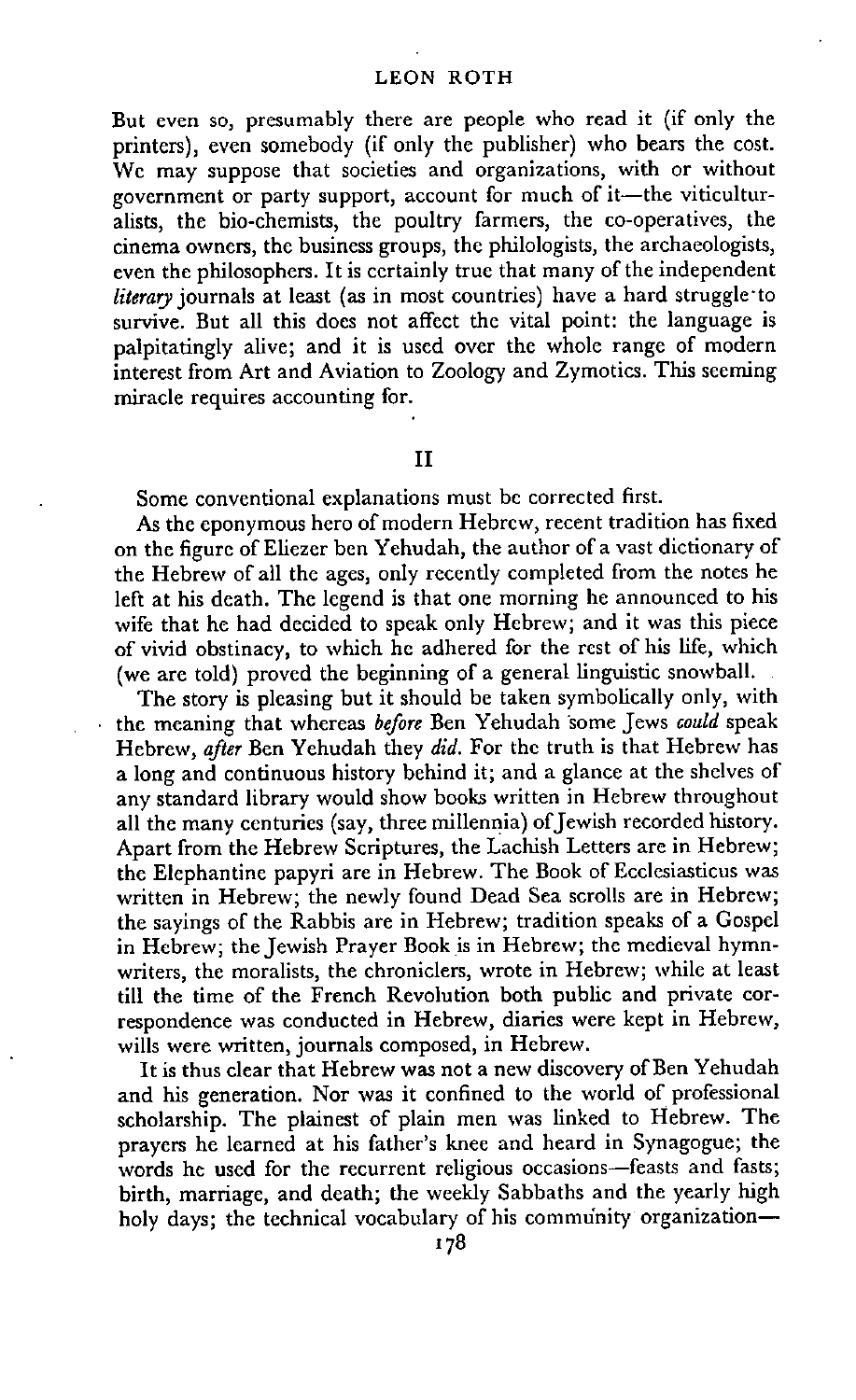all with few, very few, exceptions, were in the authentic Hebrew either of the Bible itself or of the Biblical idiom.

The plain man would not necessarily be a Hebrew scholar, though it is surprising how many of them were; but Hebrew would not be strange to him. Up to the time of the French Revolution universally, and after the French Revolution for the most part, there was no divorce between the Hebrew language and the Jewish communities. And up to a certain degree Hebrew was also *spoken.* When Paul the Apostle said that he was a 'Hebrew of the Hebrews', the latest student (Professor Dodd in his recent study of the Mind of Paul) affirms that his meaning was that he spoke Hebrew and came from a Hebrew-speaking family. Rabbi Judah the Prince, the compiler of the Mishnah, pronounced himself to the effect that in Palestine one should speak not the vulgar Aramaic but Hebrew (or Greek). The medieval Jew, travelling (or driven) over Europe and the East before the prevalence of the German-Hebrew dialect of Yiddish or the Spanish-Hebrew dialect of Ladino. used the lingua franca of Hebrew. A visitor to the Amsterdam school in which Spinoza had once learned reported in 168o that in the higher forms Hebrew only was spoken. The hints are various but wide-spread. The Hebrew spoken may have been like Church Latin, stilted, scholastic, strained, but it was still Hebrew; and it provided a common medium of intercourse when any other was lacking. When Sir Moses Montefiore visited the Jewries of the East a century or so ago, he took with him a special Hebrew secretary.

What then did Ben Yehudah and his circle do? They did for Hebrew exactly what Socrates is said to have done for philosophy. They brought it down from heaven to earth. They took it from the learned men and the sacred occasion and gave it to the ordinary man for the ordinary occasion. They made it the language of the plumber!

The real point of fact, and of interest, in their work was just that: a learned and a sacred language, used only on occasion for everyday purposes, was turned into the *current* language of every day. It is for this reason and in the light of this fact that the three evening papers of Tel Aviv are to the student of cultural history so significant. Here is no metaphysical treatise, or record of Rabbinical decisions, or handbook of moral maxims, or synagogue hymn, or grace after meals, or traditional greeting, or compliment on great occasions; but, in that very same language, and recognizably in that very same language; the very latest of the very latest news of the day, 'hot' from the hands of its fabricators.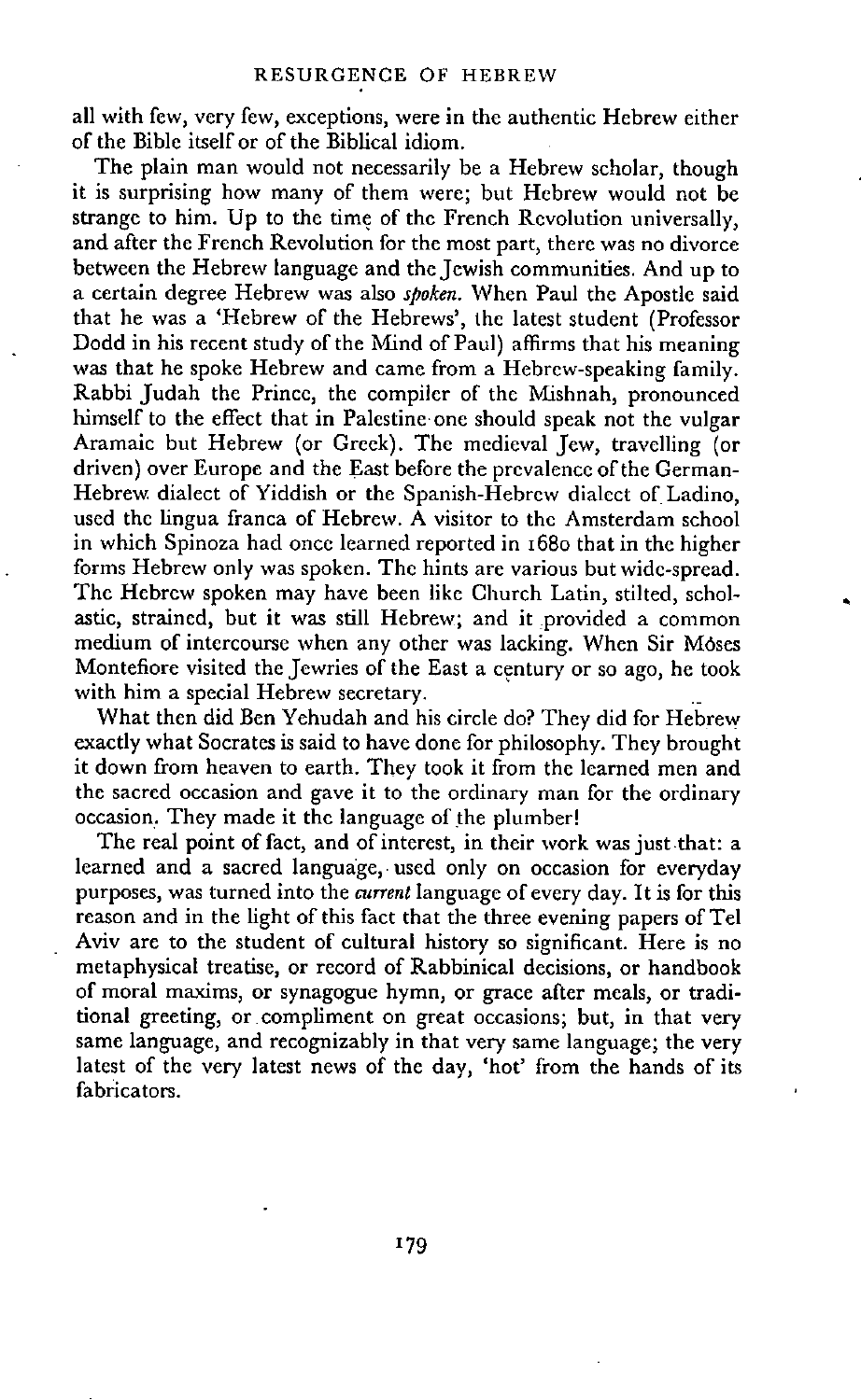Modern Hebrew is thus not the creation of Palestine or the State of Israel. (If anything, the State of Israel is, on the contrary, the creation of modern Hebrew.) And its birth *date* is as difficult to determine as its birth *place.* Ben Yehudah only took over what he found; and what he found was a succession of authors of varying gifts and quality who had abandoned learned or sacred topics and begun to use their Hebrew to describe, either factually or imaginatively, their own and their community's present state and condition and feelings and perplexities and satisfactions. Who was the first it is difficult to say. Steinschneider, the great bibliographer, describes somewhere a manuscript, containing a Hebrew version of the story of King Arthur and the Round Table, made by an unknown author of the thirteenth century during attacks of insomnia. Is this a stirring of modernism? The historians of modern Hebrew Literature do not help us. Some take their point of departure from Moses Hayyim Luzzato in seventeenth-century Italy; some, Moses Mendelssohn and his circle in eighteenth-century Germany; some, nineteenth-century Russia with its satirists and novelists and composers of historical romances; some, the latcr luminaries who were alive and active in our own day: the essayist Ahad HaAm, the poets Bialik and Tchernichovsky. But this very variety of opinion suggests that what constitutes modernity, not only in Hebrew but in general literature, and indeed in the world at large, is a matter of opinion. That things are not now as they once were, is obvious; and it may be, as Professor C. S. Lewis suggested in his inaugural lecture at Cambridge, we should put the break between the ancients and the moderns not at the so-called Renaissance or Reformation (both of them a deliberate returning to things *past),* but at the invention of the spinning-jenny and the Industrial Revolution, say (for literature), somewhere between Jane Austen and Dickens. So I shall take my courage in my hands and fix my own arbitrary date and say that the beginnings of modern as opposed to classical Hebrew are to be seen, riot in the scholars and not in the mystics and not in the novelists and not in the poets and not in the satirists and not even in the dictionary makers, but in one determinate political fact. This fact was the official recognition of Hebrew in the Mandate for Palestine granted to Great Britain in 1922; and it is symbolized not by Eliezer ben Yehudah hectoring his unfortunate wife but by the no less obstinate figure of the late Menahem Mendel Ussichkin, stolid, bull-like, the very opposite of reasonable and all that reasonableness implies, standing up before the members of the Peace Conference at Versailles and addressing, or rather haranguing, them in Hebrew.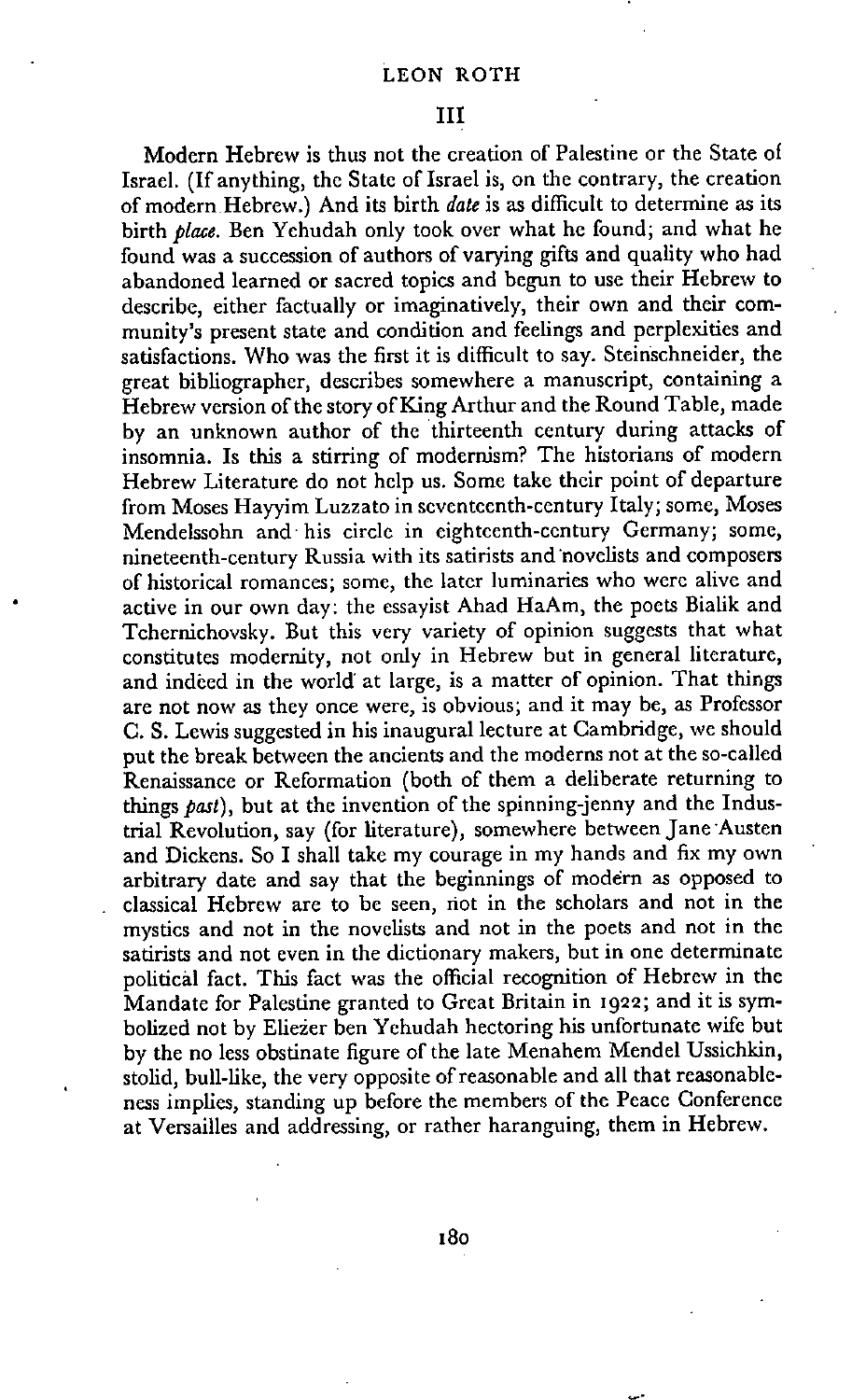## Iv

We should remind ourselves of some almost contemporary facts.

The last year of the First World War, the year 1918, saw the establishment, through the victories of General Allenby over the Turks, of British control in Palestine; and this control, vested in the legal instrumcnt of the Mandate for Palestine, lasted till the surrender of the Mandate in 1948. Article 22 of the Mandate reads as follows:

English, Arabic and Hebrew shall be the official languages of Palestine. Any statement or inscription in Arabic on stamps or money in Palestine shall be repeated in Hebrew, and any statement or inscription in Hebrew shall be repeated in Arabic.

Thus in law Palestine became a tri-lingual country, each section of the population having the right to use its own language, or rather (what is not quite the same) to have its own language used.

To the mono-cultural and mono-lingual mind of today this may seem strange, but in those days it was quite understandable. The multilingual federation of the Austro-Hungarian Empire was a familiar, although by then outgrown, fact. Two languages were spoken in Belgium. In Holland, schoolchildren were taught (as indeed they are still taught) in addition to Dutch, a choice of two out of three other modern languages (English, French, and German). The example of Switzerland showed that even official State-tri-lingualism, however awkward on occasion, was practicable.

The case of Palestine, however, presented a peculiar feature. English, the language of the Mandatory power and the gateway to the modern world, was in no sense a local language (if *any* European language was locally known, it was French); while at least one of the two other languages named together with English in the instrument of government had not been used for the requirements of a modern state. (I am referring of course to Hebrew. The difficulty with Arabic was different, but that is not our concern here at the moment. My remarks are directed to Hebrew only.) Small wonder that in some official quarters the whole conception was pooh-poohed and treated as not much more than a pleasant gesture of romantic peace-makers or a complimentary, but perfunctory, bow to history.

But the Jews thought otherwise. Hebrew had now its opportunity. It was to be used 'not as of sufferance but as of right'. And the leaders of Jewish Palestine took that right seriously. They were not to be put off with a Hebrew word on coins and stamps, a Hebrew name on railway stations, Hebrew lettering on official notepaper. They demanded the right in full, and they saw that they got it; and the right, as I have observed, was not only that *they* should use Hebrew (after all, who could prevent them? A British Mandate wasn't necessary for *that!)* but that Hebrew should be used; and used, I repeat, for public affairs, and not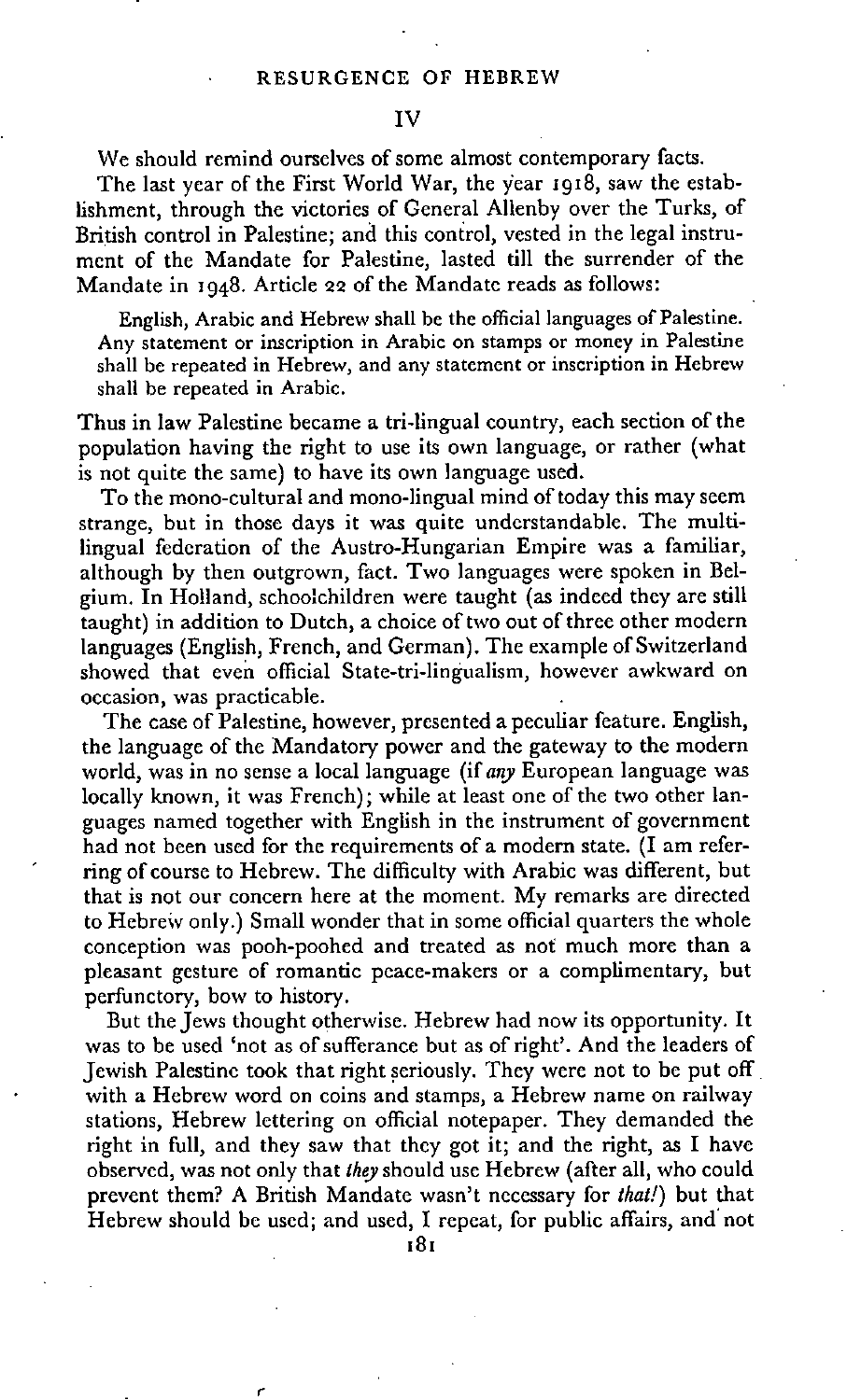## LEON ROTH

as of sufferance but as of right. Thus the Mandate offered just that element of necessity (if you like, just that leverage) required to make the so-called miracle of the resurgence of Hebrew an urgent practical demand.

For whatever it may have been *thought* to mean (or even what it was *meant* to mean: the second sentence in the Article quoted might well have been intended as a *limitation),* it was *made* to mean—and made to -mean not in a vague future *(bukhra; mañana!:* the tomorrow which never comes) but now, today, this very minute, at once—not only Hebrew in schools (that was, up to a point, understandable even to the official mind, though even now there are highly trained British political thinkers and University administrators who cannot conceive the possibility of any kind of education above the elementary in any other language but English), but Hebrew as a language of Government in the full sense; and that meant Hebrew in legislation, Hebrew for pleading in court, Hebrew for communication with authority with its corollary of Hebrew in all Government departments, Hebrew in all official communications and speeches (and of course the same for Arabic: how audiences used to sit and suffer as the dullest and longest of public addresses was given in English *and* Arabic *and* Hebrew!).

But there it was. The political opportunity begat the practical necessity; and modern Hebrew, that is, Hebrew adequate to all the facts and demands of a modern organized community, sprang into being.

#### V

We may pause for a moment and consider again what Hebrew as *a language of government* meant. It meant that the legislative, the executive, and the judiciary had to be made to function in Hebrew. Administrative activity of any kind, and at all stages, had to be conducted in Hebrew. Awkward? Difficult? Superfluous? Possibly; but there was no option! Such was the provision of the Mandate!

And so the great process of adaptation to the needs of modern government, which in practice meant *governmental translation,* began. It was clear that by the nature of the case all renderings had to be exact. There were in existence already heaps of ordinary translations: for the children, for example, there were whole series including Dickens and Fenimore Cooper, Jules Verne and Dumas. But these were rather re-writings in an easier and slightly condensed form. The letter of the law could *not*  be paraphrased; nor could police notices or tax forms. And so the work had to be well and truly done, without loopholes or possibilities of evasion. And here we have the quiet but definite reminder of the present and practical value of erudition. The old words came alive and into their own. Talmudic law, as is well known, concerns itself not only with religion and ceremonial. It covers the whole gamut of civil and criminal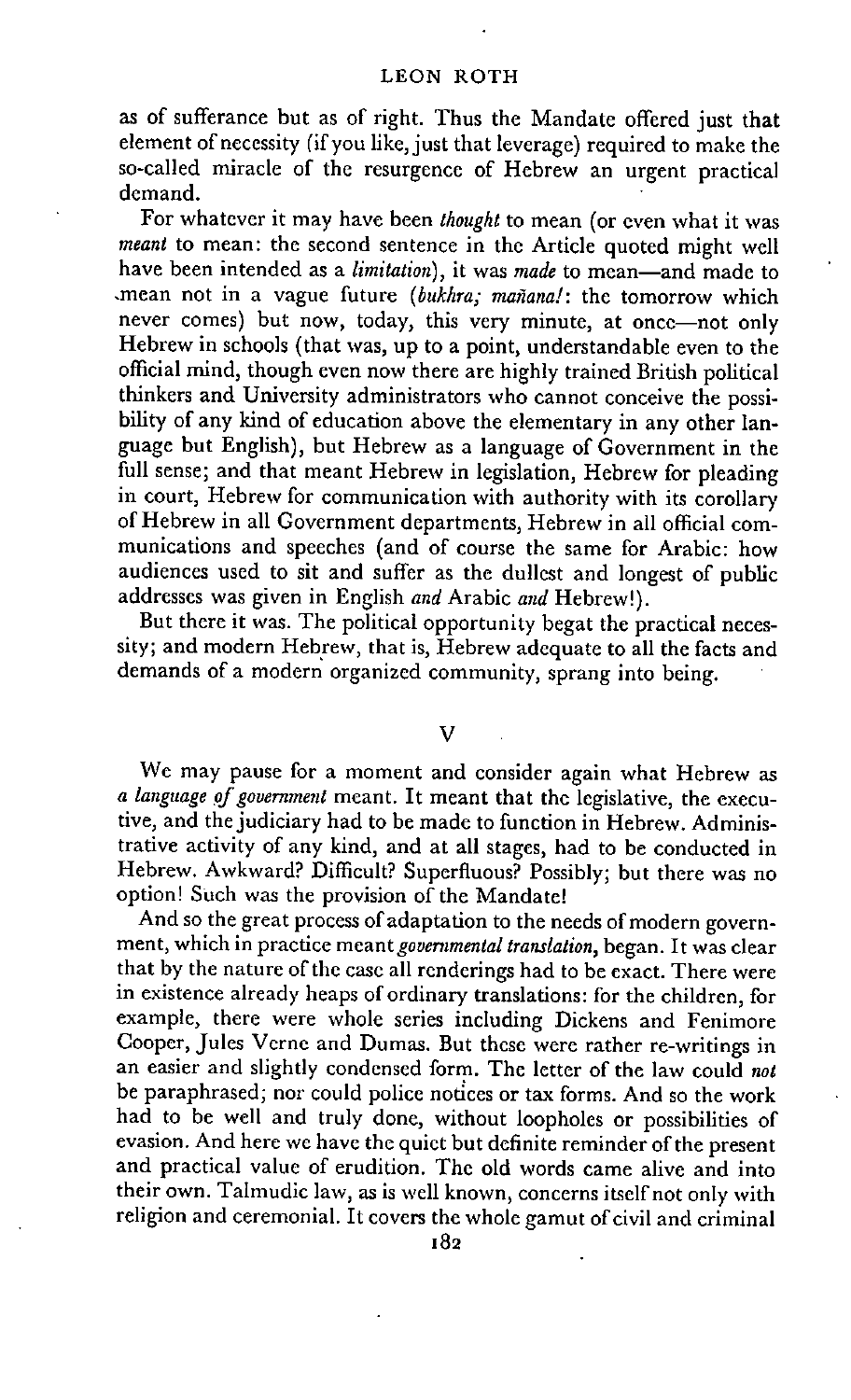law; and now Hebrew or Hebraized Aramaic terms, used originally, perhaps, in the courts of Mesopotamian Jewry in the Parthian Empire of the early centuries of the Christian era, became again current coin. At times some coaxing was needed; but Rabbis and professors joined forces with practising lawyers, ancient learning with day-to-day experience of the advocate's office or the magistrate's court. And thus the improbable became possible, the possible actual. Lists of needs were circulated; questions asked; answers found.

And so the opportunity was used. It was used fully, used completely. It was used without compromise; I had almost said, without mercy. It was understood, and presented to Government, totally.

## VI

But what happened when it could not be met? And in one crucial case it could not, in the opinion of Government, be met. This case was that of education.

The Mandatory power was convinced that it could not afford a full system even of primary education for the whole country. By its lights it was right. With its rigid financial ideas it really and truly and honestly could not afford it. It could not put up the buildings; it could not train the teachers; it had a costly obsession about the magical value of English and the necessity of following exclusively English precedent. But Palestinian Jewry wanted, and intended to have, a full system not only of primary but of secondary, and not only of secondary but of all sorts of varied types of; education—it probably didn't itself know exactly what: technical, musical, agricultural, and of course university. A constant bone of contention was the kindergarten. The Mandatory power, unaccustomed to the idea of public kindergartens—are there any in Great Britain yet?—and having no money even for primary schools, scoffed at the idea. Palestinian Jewry, polyglot and multilingual, saw its chance for future unity in the Hebraising of its children from their earliest years.

And so Palestinian Jewry parted company with the Mandatory and set up its own educational system. This was under the formal inspection ofthe Mandatory which gave it a block grant; but in despite of (almost to the despair of) the Mandatory, it comprised everything from teachers' training colleges to kindergartens. The expense was borne in part by internal taxation but mostly by external contributions. It would be false to say that everything in it was good. Much of the Mandatory Education Office's criticism was sound. But it is no use telling an avalanche that it is not behaving by approved standards. Willy nilly, by hook or by crook (and it must be conceded that there was quite a lot of the latter too) Hebrew was to be taught as of right to every boy and girl in the country who wanted it; and they all did.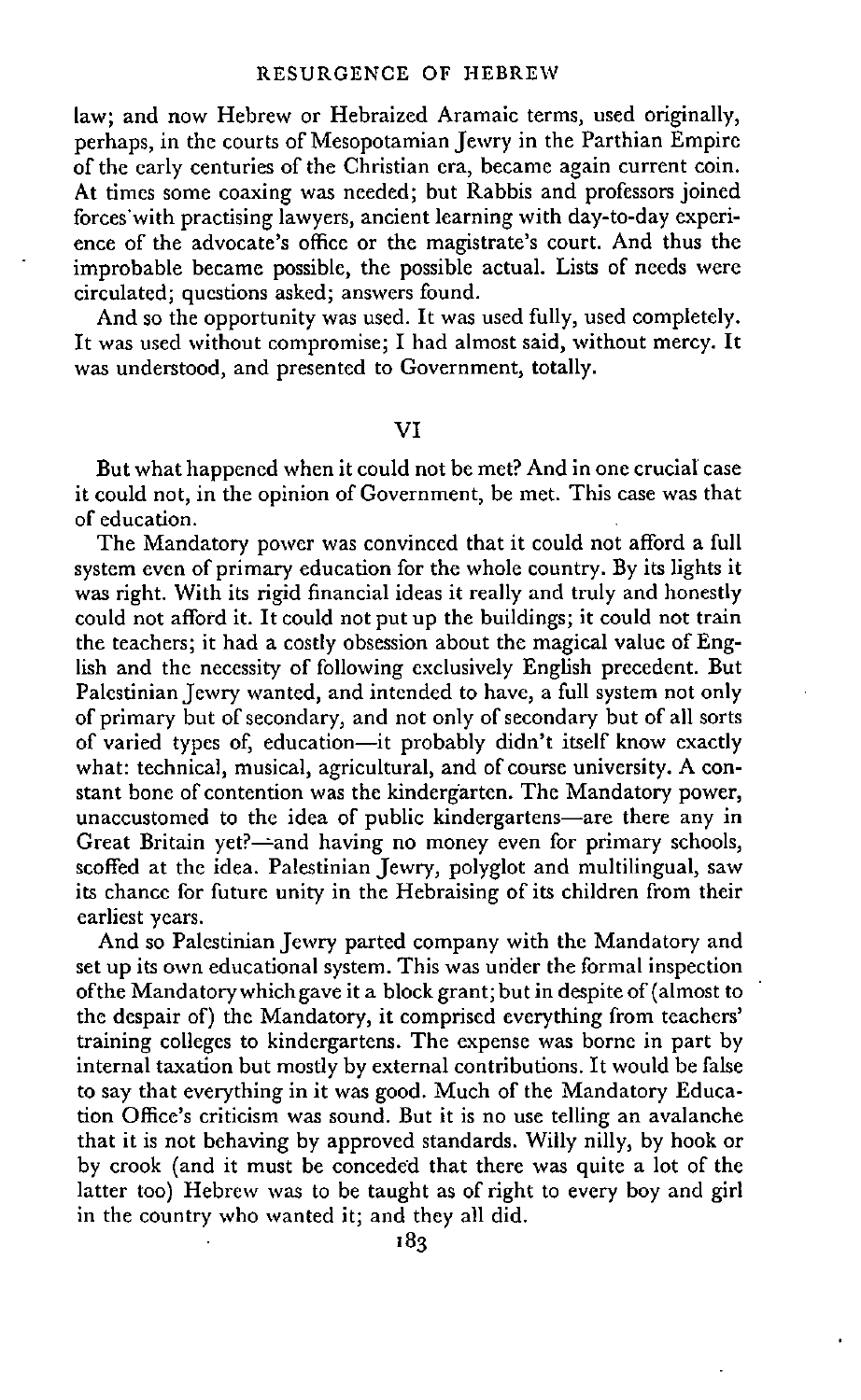## LEON ROTH

And here it is necessary to explain something which is so obvious that it is often overlooked. It was not only that Hebrew itself was taught. Every subject was taught *in* Hebrew. Hebrew was made the general medium of teaching. Not only history and geography and literature but mathematics was taught in Hebrew. Botany was taught in Hebrew. Chemistry was taught in Hebrew. That is to say, mathematics, chemistry, and botany were themselves *taught Hebrew.* 

It could not have been otherwise. The children not only worked in Hebrew. They played in Hebrew. They quarrelled in Hebrew, they swore in Hebrew. Quite a new crop of linguistic developments appeared. I offer one which has nothing to do with the teaching of the sciences or the playing of games or even with Lars Porsena but which is nonetheless of considerable linguistic interest. 'Ishmael' is an obvious name for a wild boy; and in Genesis xvi. **12** Ishmael is called *PerB Adam,* a phrase which the English versions translate prosily 'a wild-ass among men'. So your 'devil may care' boy became in popular parlance, long before the Palestinian school system came into being, a *Péré Adam.* But the Palestinian school system, when it came into being, was (except in the case of certain special schools) co-educational. What was a teacher to call a 'devil may care' *girl?* Obviously, some inglorious Milton must have thought (if indeed he *thought* it; it sounds rather, as Socrates used to say, a 'divine inspiration'): *Parah Adumah*—in form almost a perfect feminine of *Pérê Adam*, only it happens to be the 'red heifer' of Numbers xix.!

## VII

This is native growth, and it suggests the dispelling of another conventional illusion with regard to modern Hebrew. It is that of the Semitic philologist who when he hears of modern Hebrew lifts up his hands to Heaven and bemoans the degradation of classical Hebrew at the hands of barbarians. It would be a sufficient retort that it is literally the Latin of the Barbarians which emerged as the music of modern Italian. But in our case the facts are different. Modern Hebrew has as its invariable concomitant—I had almost said, its irremovable shadow —the medieval and ancient, and particularly the Biblical. You cannot get rid of it even if you want to.

Now that is a remarkable thing. It means continuity in elementary usage. The words in common use now, those appertaining to the ordinary affairs of life, are the words found in the Bible. It is true that in the various periods of history there were borrowings from other languages, notably from the Greek and the Arabic; but these borrowings were supplementary, and while enriching the language did not disturb or eject the native and primary. What has been called the 'vocabulary of the home' remains Biblical to this very day. The words in current use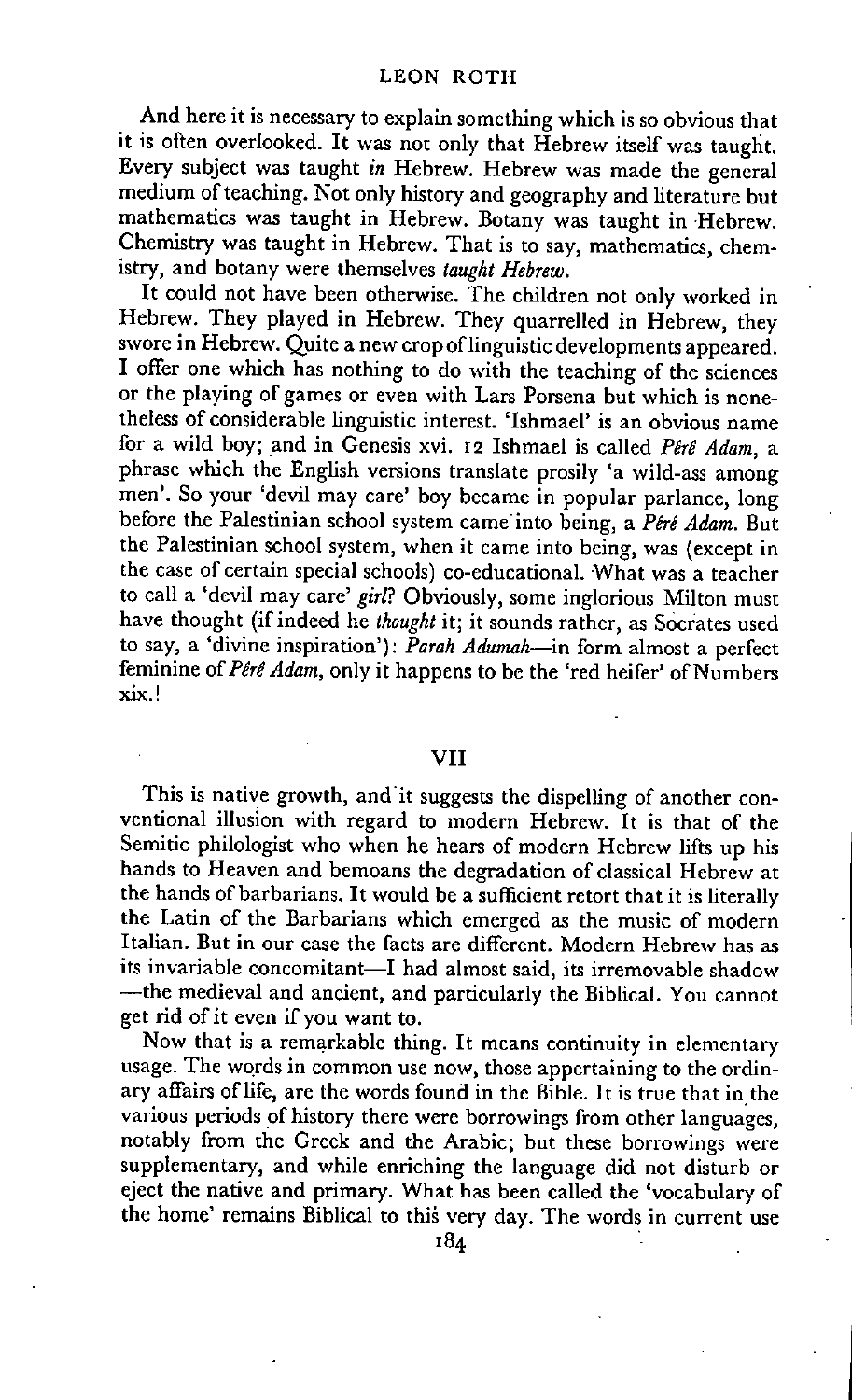## RESURGENCE OF HEBREW

for such elementary things as 'foundation, wall, doorpost, column, crossbeams; window, chair; oven, loaf; spring, well; knife, cheese, milk, wine; candle, flame; ladder; flail, mill; bridle, manger; doctor; inn, prison', are all to be found in common texts of the Bible.

(This list was drawn up by Professor Henry Lewis to illustrate the 'interpenetration of the *WeLth* vocabulary' by words of Latin origin.)

## $VIII$

In the work of restitution and development an important part was taken by the Hebrew University. It so happens that the period of British control covers exactly the founding of the University on Mount Scopus (just outside Jerusalem) in the presence of General Allenby in July 1918, its inauguration by Lord Balfour in April 1925, and the abandonment of its buildings on Mount Scopus in February 1948. The point to be noted in its regard is much the same as that made earlier with regard to Government. Just as the Mandate presented a right which, rigidly interpreted, imposed, on all concerned, a duty, the duty of carrying out *Government* functions in Hebrew, so the existence of the University as a Hebrew University presented a right which imposed a duty, the duty of carrying out *University* functions in Hebrew.

I stress the word University. There were learned men in Jewish Palestine long before 1918; and learned men worked there outside the framework of the University during all the period we are considering. Learned societies flourished, and flourish; learned journals were, and are, issued; learned lectures given, courses of instruction held, congresses and seminars and summer schools, all the frills and flutters of scholarship, both authentic and supposititious, were, and are still, flourishing. outside the University. But these were (and are) by their nature haphazard, sporadic, dependent on fashion, on individual whim and interest, on the accident of energetic secretaries. A University, on the contrary, is by its very nature systematic and continuous. It is an organization directed to the conservation and expansion of knowledge through the constant impress of the wisdom of the past and the strivings of the present on the young and growing mind. And as its aim is quality, so its method is thoroughness. Nothing but the best is its ideal; and even if'that ideal is not attained, it is at least kept in sight and is therefore endowed with power. The Hebrew University, by virtue of its being a University, gave Jewish Palestine a constant stream of young men and women who had gone through the University mill in Hebrew; and it gave it, in Hebrew, a constant stream of books embodying both original work and summary accounts of the state of present knowledge. For the tentative gropings and personal ventures of the past it thus substituted a permanent institution functioning systematically and continuously.

M